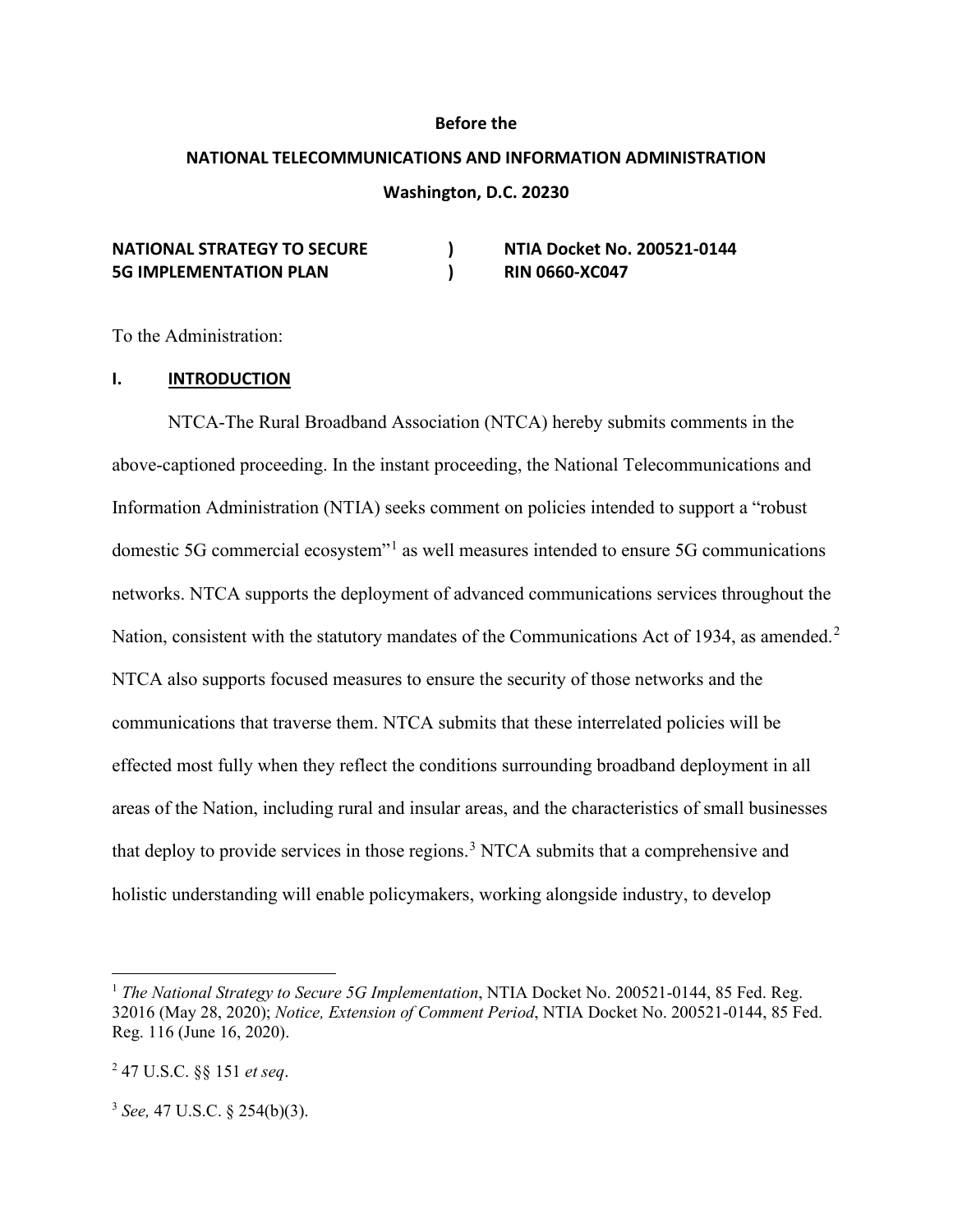successful policies to speed the deployment of secure high-capacity broadband services to users throughout the Nation.

#### **II. DISCUSSION**

## **A. A ROBUST 5G ECOSYSTEM WILL EMERGE FROM COMPREHENISVE DEPLOYMENT STRATEGIES THAT ADDRESS RURAL AREAS AND FIBER NETWORKS.**

NTIA seeks comment on "the development of a robust 5G commercial ecosystem." As explained below, NTCA submits that robust ecosystems reflect markets with widespread deployment and user demand. NTCA further submits that the universal service policies as enunciated in the Communications Act set the stage for National deployment of advanced 5G services. Finally, these comments will demonstrate that a robust 5G system will require the deployment of fiber deep into the network. These factors, combining Congressional mandates, technological characteristics and market trends, provide a roadmap for successful policies that can fulfill the vision of the NTIA.

At the outset, a brief review of rural demographics is useful in order to create a backdrop against which specific 5G policies might be measured. By way of introduction and context, NTCA represents approximately 850 independent, community-based telecommunications companies and cooperatives in the most rural portions of the United States. NTCA members and small operators like them serve fewer than five percent of the U.S. population, yet their collective service territories cover approximately 35% of the U.S. landmass. All NTCA service provider members are historically rural telephone companies as defined by the Communications Act, $4$  although they have all evolved to become the leading broadband internet service providers

<span id="page-1-0"></span><sup>4</sup> 47 U.S.C. § 153(44).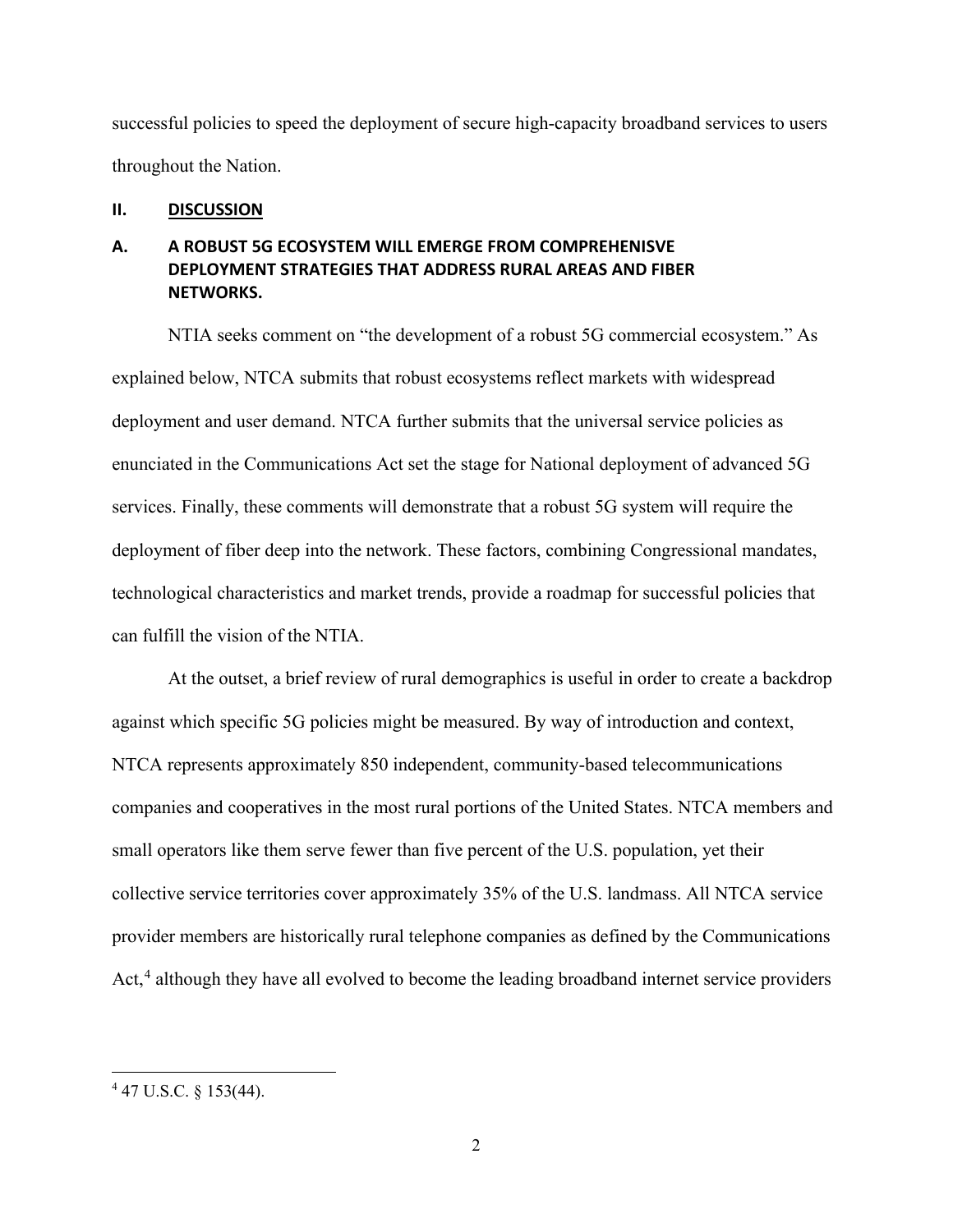(ISPs) in wide swaths of rural America today.[5](#page-2-0) As a general proposition, NTCA has engaged actively with the Federal Communications Commission (FCC) in many docketed proceedings that address spectrum-based services, and intends to address specific issues relating to 5G in the pending FCC "rural 5G docket" this week.<sup>[6](#page-2-1)</sup> Unlike most start-ups or regional providers, rural broadband providers are situated in the communities they serve and their business decisions are influenced heavily by community need. Rural providers such as NTCA members have a background in, and dedication to, rural communities that have been recognized by Congress and policy makers since the time when plain old telephone service made its debut across the country.[7](#page-2-2) Accordingly, NTCA has advocated for FCC policies that address suitable geographic bases for licenses, measures to promote efficient use and disaggregation or other measures aimed at enabling smaller users to obtain and use spectrum in their rural service areas. For purposes of the instant proceeding, however, NTCA offers observations on various technical aspects of 5G that should inform overall policy approaches, leaving specific spectrum allocation and similar issues to the dedicated FCC proceeding.

<span id="page-2-0"></span><sup>5</sup> *See* Broadband/Internet Availability Survey Report, NTCA–The Rural Broadband Ass'n, Dec. 2019, p. 25, available at [https://www.ntca.org/sites/default/files/documents/2019-](https://www.ntca.org/sites/default/files/documents/2019-12/2019%20Broadband%20Survey%20Report.pdf)

[<sup>12/2019%20</sup>Broadband%20Survey%20Report.pdf](https://www.ntca.org/sites/default/files/documents/2019-12/2019%20Broadband%20Survey%20Report.pdf) (last visited June 23, 2020) ("broadband speeds made available by NTCA members to customers have increased, with more than 75% of respondents' customers having access to 25 Mbps or higher broadband speed, as compared to 70.6% in 2018").

<span id="page-2-1"></span><sup>6</sup> *Establishing a 5G Fund for Rural America; Universal Service Reform – Mobility Fund: Notice of Proposed Rulemaking and Order,* Docket Nos. 20-32, 10-208, FCC 20-52 (2020).

<span id="page-2-2"></span><sup>&</sup>lt;sup>7</sup> The Rural Electrification Act was authorized in 1947 to provide low-cost loans to rural telephone companies and cooperatives. In establishing the telephone loan programs, Congress declared a policy of "assuring the availability of adequate telephone service to the widest practical number of users." 7 U.S.C. § 921. The House committee report for the legislation supported "area coverage," which entails "planning, financing and constructing a rural telephone system so that service will be available to all the subscribers within the company's area who want, whether the installation of their particular telephone will be profitable or not." H.R. Rep. No. 246, 81<sup>st</sup> Cong. 1<sup>st</sup> Sess. 8 (1949).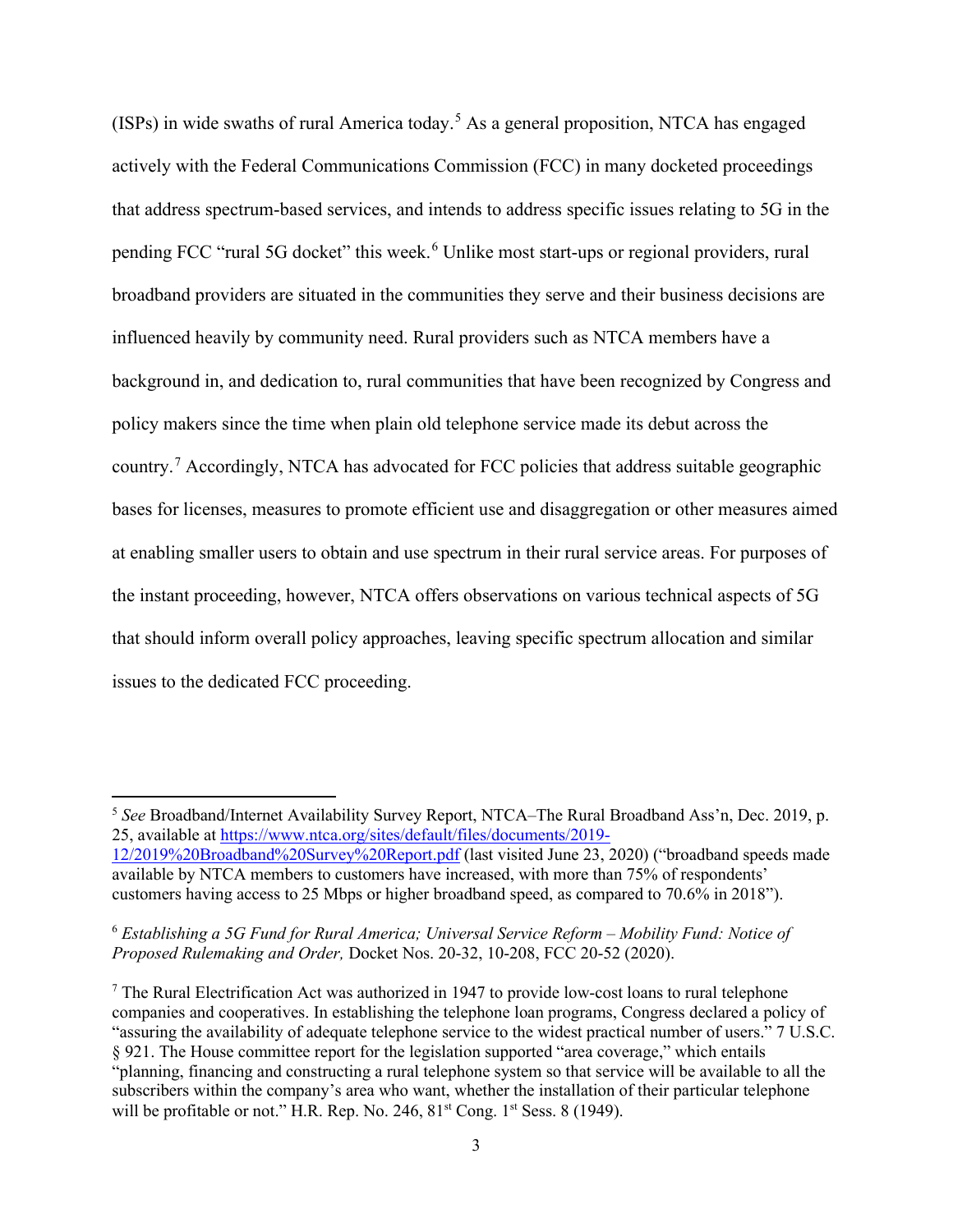As a threshold matter, NTCA addresses the question of, "How can the United States Government best facilitate the domestic rollout of 5G technologies . . ." As this line of inquiry addresses as its ultimate goal the development of a "robust 5G commercial ecosystem," NTCA submits that the ultimate viability of a market relies upon a vigorous market base. And, NTCA submits further that the strength of that market basis will rely, in part, upon policies that encourage and support deployment of the relevant technologies throughout the Nation. In visionary fashion, the Communications Act sets the tone by mandating universal service, namely, the deployment of telecommunications and advanced communications services in rural and insular areas that are reasonably comparable in both price and capability to those available in urban areas.<sup>[8](#page-3-0)</sup> Universal service policies, accordingly, establish the principles that would instruct the deployment of 5G in rural and insular parts of the Nation. However, within the *general*  mandate to deploy advanced communications services throughout the Nation, the discrete question of 5G deployment in rural areas is refined by two core, intertwined issues: the suitability of 5G as a rural broadband solution, and the need for "nearby fiber" to support 5G.

As an overarching principle, NTCA has noted in many instances the principle that "wireless needs wires." Stated differently, the transmission of wireless communication services relies upon a grounded, terrestrially based mobile switching center (MSC) facility at some point in the communications path. The MSC accepts the spectrum-based signal and transmits it for some portion of the "call" (whether a voice call or internet query) along wired, terrestrial facilities. Accordingly, the deployment of any wireless communications service, whether 3G, 4G or 5G, requires wired facilities along the general path of communications. To this end, while wireless broadband can certainly extend the reach of broadband to difficult-to-reach areas, the

<span id="page-3-0"></span><sup>8</sup> *See,* 47 U.S.C. 254(b)(1), (3).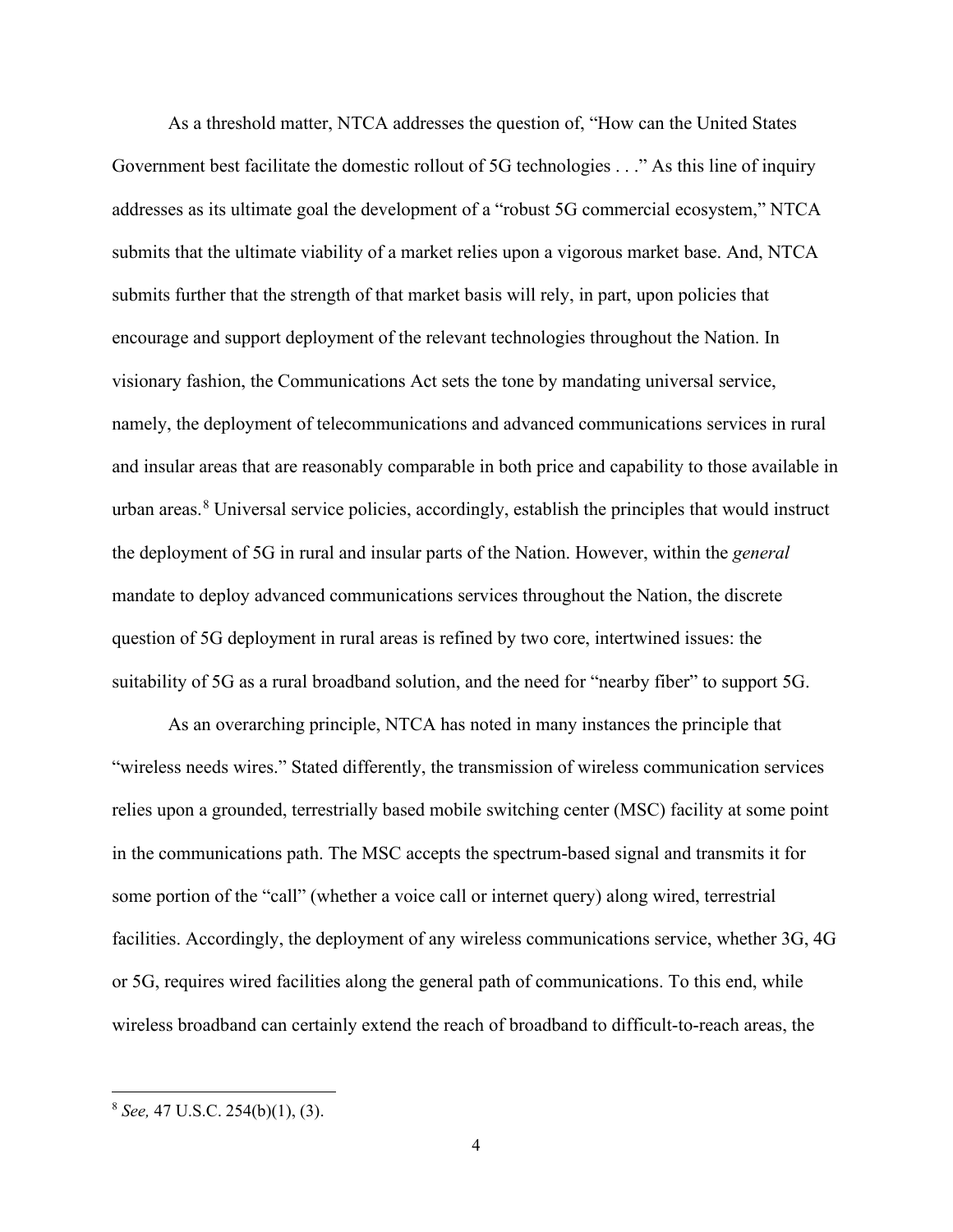role of a terrestrial facility must be contemplated in any strategic or policy undertaking. In the case of 5G, and as explained further below, the role of fiber is great, given the network capacity needed to support 5G propagation and service characteristics.

Aside from the *technical* aspects that require a wired facility alongside wireless transmissions, *policy* principles support the view that mobile and fixed services serve as complements, rather than as substitutes, for each other. NTCA supports the 2018 finding of the FCC that mobile services, while providing significant value of their own and essential for many uses, are not a substitute for fixed services. $9$  In that docketed proceeding, NTCA observed,

While wireless technologies represent a useful and necessary method of bringing broadband service to areas where a business case for other technologies is more difficult and costly, even in those instances the wireless transmission must connect relatively quickly to a fiber network in the network topology so that consumers are not dependent solely on the limited and shared capacity of spectrum beyond certain access points.<sup>[10](#page-4-1)</sup>

NTCA submits that the need to connect "relatively quickly" to fiber is particularly relevant to 5G.

To be sure, 5G will play an important role in overall broadband deployment strategies. The predicted use-cases for 5G, including smart transportation, precision agriculture and other services that require the rapid transmission of large data sets, illustrate the maxim that broadband will continue to become increasingly intertwined in activities of daily living and industry. Nevertheless, perceptions that 5G can substitute or replace fiber broadband service warrant correction. Demand for broadband internet access is expected to grow, and a large measure of

<span id="page-4-0"></span><sup>9</sup> *Inquiry Concerning the Deployment of Advanced Telecommunications Capability to All Americans in a Reasonable and Timely Fashion: 2018 Broadband Deployment Report,* GN Docket No. 17-199, 33 FCC Rcd 1660, 1666 (2018).

<span id="page-4-1"></span><sup>10</sup> *Inquiry Concerning the Deployment of Advanced Telecommunications Capability to All Americans in a Reasonable and Timely Fashion: Comments of NTCA-The Rural Broadband Association,* GN Docket No. 18-238 (Sep. 14, 2018).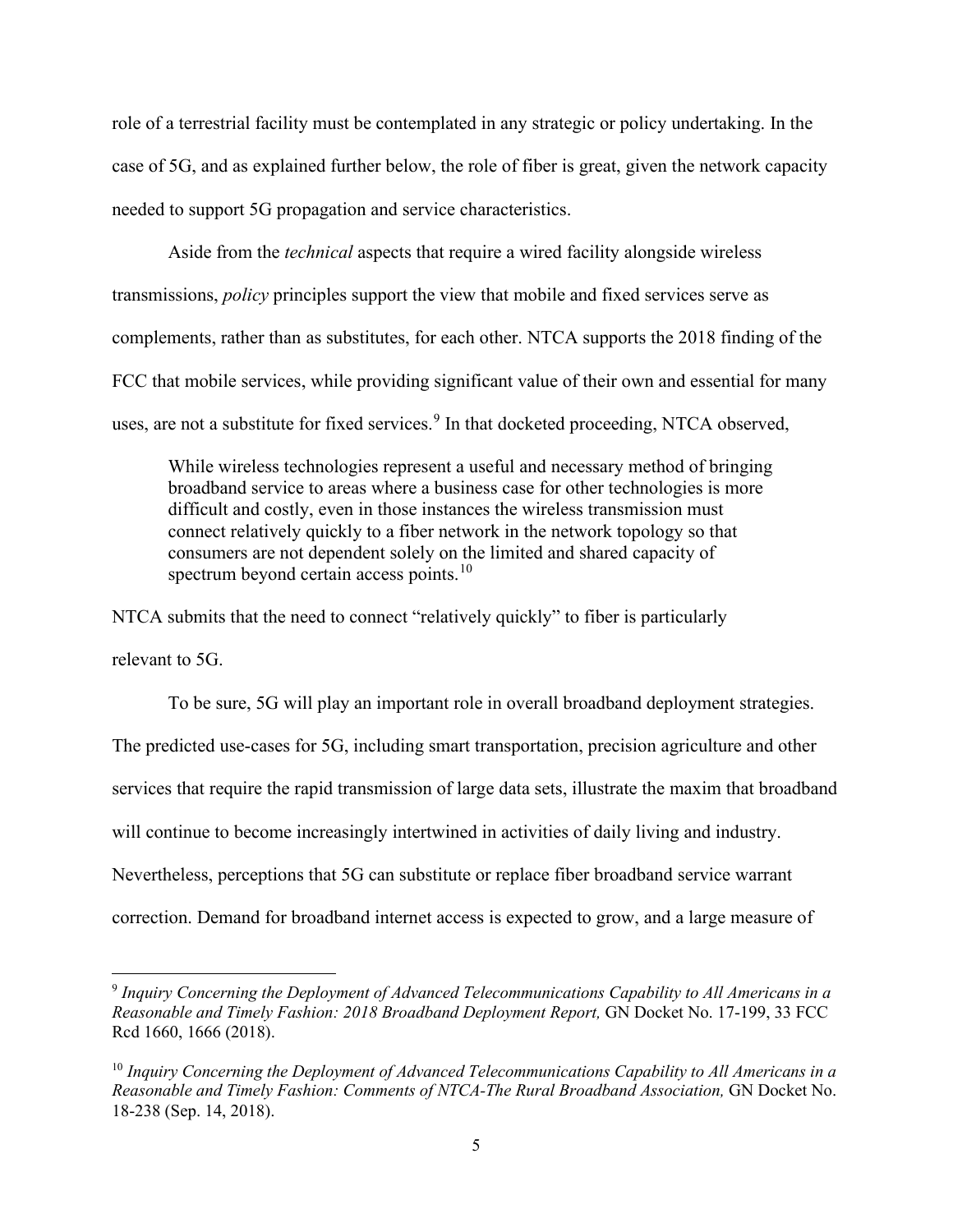this growth will be attributable to high-volume data streams that require constant access to capacity. Whereas broadband business models of the past may have been formulated on a strategy of oversubscription based on the expectation of momentary bursts in demand from various users (*i.e.,* predicting that not all individual users would consume large amounts of bandwidth simultaneously), the proliferation of connected devices in constant communication with the cloud and other devices, as well as the time-critical nature of certain of those communications, demands network deployment that contemplates far greater capabilities. By way of example, a connected home appliance that experiences a momentary "blip" does not risk the same type of damage as an autonomous vehicle or smart traffic control system that is hobbled by lack of access. As cautioned by engineering firm Vantage Point Solutions,

If 1 Gbps is a reasonable household broadband service expectation with the 5G's equipment service life, then *tomorrow's* maximum 5G small cell throughput cell capacity on the order of 1.5 Gpbs for that timeframe – to be shared among all users, and which may seem plentiful today – will be a mediocre if not very poor solution for *tomorrow's* fixed broadband.<sup>[11](#page-5-0)</sup>

Having established that 5G will demand high-capacity networks, the case for 5G in rural areas is then informed by the technical characteristics of those networks. In the first instance, 5G requires antennas in close proximity to each other. Referred to as "densification," this practice requires 5G facilities to be deployed approximately 500 feet apart; each cell covers about onethird of a square mile. While in urban settings this may be quite possible by taking advantage of densely placed buildings or light poles to serve as "hosts," such already-existing structures in

<span id="page-5-0"></span><sup>&</sup>lt;sup>11</sup> Larry Thomspon, Warren VandeStadt, "Evaluating 5G Wireless Technology as a Complement or Substitute for Wireline Broadband," Vantage Point Solutions, Mitchell, S.D. (2017), p. 21, available at [https://www.ntca.org/sites/default/files/legacy/images/stories/Documents/Press\\_Center/2017\\_Releases/02](https://www.ntca.org/sites/default/files/legacy/images/stories/Documents/Press_Center/2017_Releases/02.13.17%20fcc%20ex%20parte-ntca%20letter%20submitting%202017%20technical%20paper%20wc%2010-90.pdf) [.13.17%20fcc%20ex%20parte-](https://www.ntca.org/sites/default/files/legacy/images/stories/Documents/Press_Center/2017_Releases/02.13.17%20fcc%20ex%20parte-ntca%20letter%20submitting%202017%20technical%20paper%20wc%2010-90.pdf)

[ntca%20letter%20submitting%202017%20technical%20paper%20wc%2010-90.pdf](https://www.ntca.org/sites/default/files/legacy/images/stories/Documents/Press_Center/2017_Releases/02.13.17%20fcc%20ex%20parte-ntca%20letter%20submitting%202017%20technical%20paper%20wc%2010-90.pdf) (last visited June 23, 2020) ("Vantage Point Report").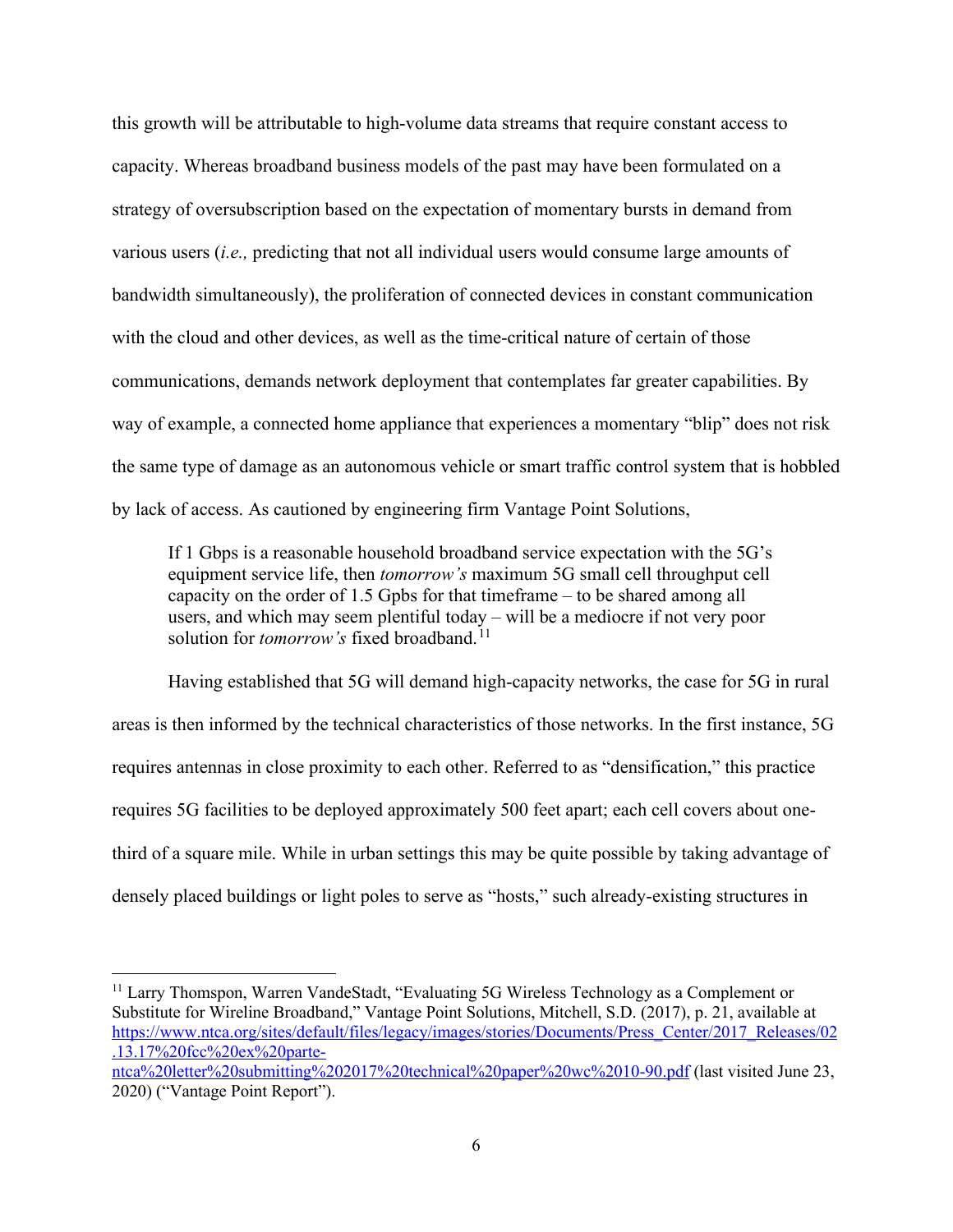sufficient proximity and numbers generally do not exist in rural areas, thereby leading to a need to erect new towers or other structures. This is not a surprising outcome when considering, for example, that the average population density in rural NTCA member service areas is 10 people per square mile. Finally, each 5G facility as well as the fiber necessary for "fronthaul" must be connected to a power source.[12](#page-6-0) These technical characteristics (structures and power to serve densification) are joined by an additional, overarching factor that informs the deployment of 5G to rural areas.

5G needs fiber. While all "wireless needs wires,"<sup>[13](#page-6-1)</sup> the predicted performance of 5G will rely upon fiber, as copper and mobile backhaul (MBH) networks cannot scale to the amount of backhaul necessary to support 5G.[14](#page-6-2) As noted by one systems engineer, "If 5G is to be aggressively rolled out in the coming years . . . [t]he only transport media capable of scaling to these demands is fiber meaning it'll have to be available everywhere  $\ldots$ <sup>[15](#page-6-3)</sup> As the Vantage Point report explains, "5G wireless cells must be placed very close to the customer (often within 300 to 500 feet), which makes 5G particularly impractical for most rural applications."<sup>[16](#page-6-4)</sup> The report continues, "if 5G wireless is going to deliver on the claims of high speeds and high capacity that many hope, it will need to be a 'deep fiber' network that is very similar to FTTH in fact," concluding "it is unclear why, when one is putting fiber *so* deep into the network to enable such

<span id="page-6-0"></span><sup>&</sup>lt;sup>12</sup> *Id.* at p. 26 ("The 5G wireless solution requires commercial power at every cell site.").

<span id="page-6-1"></span><sup>&</sup>lt;sup>13</sup> See "Wireless Needs Wires: The Vital Role of Rural Networks in Completing the Call," GVNW Consulting, Inc. (March 2006), available at<https://ecfsapi.fcc.gov/file/6519535736.pdf> (last visited June 23, 2020).

<span id="page-6-3"></span><span id="page-6-2"></span><sup>&</sup>lt;sup>15</sup> "5G Wireless Needs Fiber, and Lots of it," Brian Lavellee, Ciena, available at [https://www.ciena.com/insights/articles/5G-wireless-needs-fiber-and-lots-of-it\\_prx.html](https://www.ciena.com/insights/articles/5G-wireless-needs-fiber-and-lots-of-it_prx.html) (last visited June 25, 2020).

<span id="page-6-4"></span><sup>16</sup> Vantage Point Report (*supra* n.11) at 6.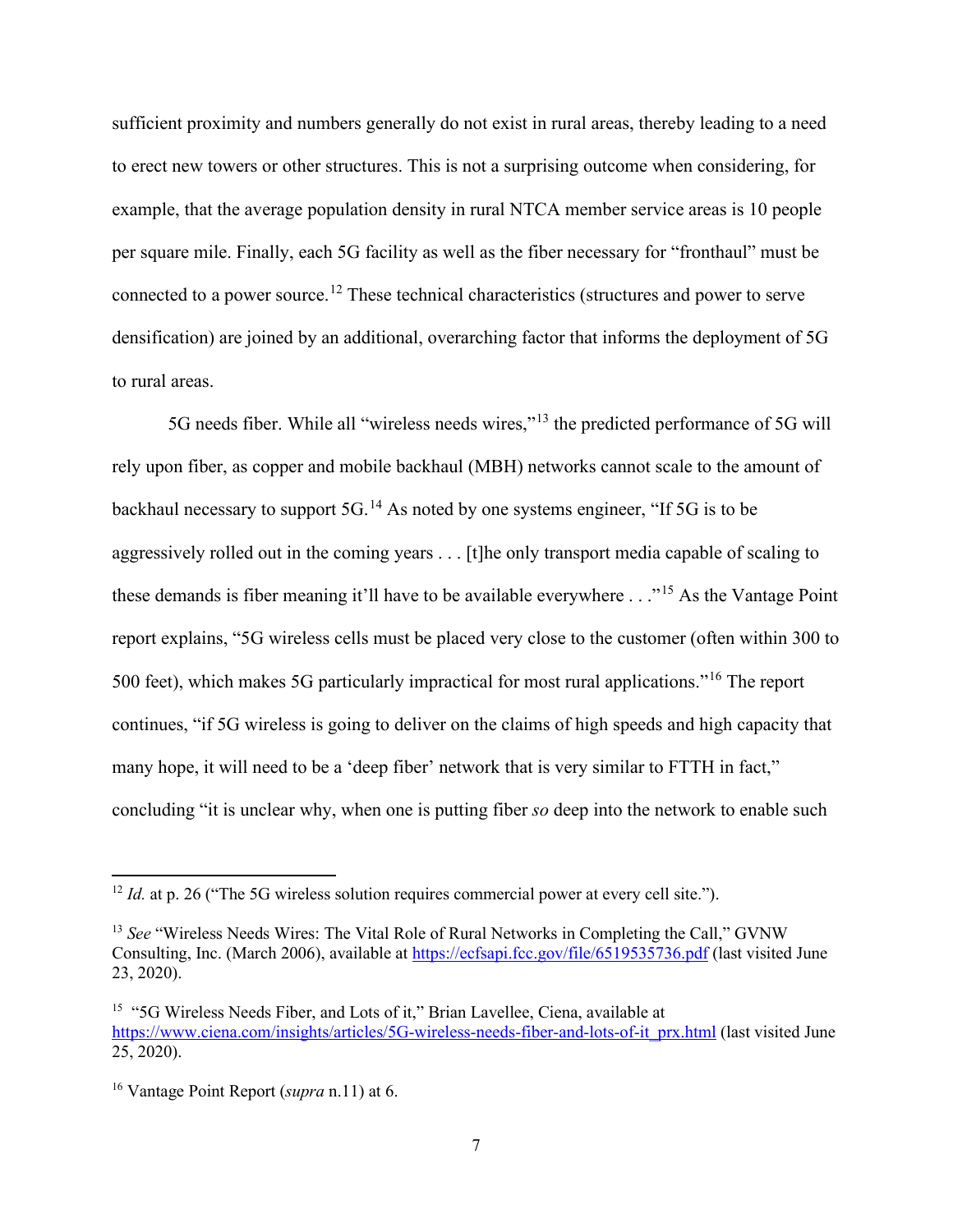speeds and to overcome the capacity constraints [of 5G] identified in this paper, one would stop at the small cell rather than just delivering fiber to the premises a few hundred feet away – and thereby deliver the promise of much higher speeds and availability without the same kinds of capacity limitations."[17](#page-7-0) And, as observed by a Verizon executive, "I think the best way to characterize it is wireless becomes fiber with antennas hanging off of it essentially. That's why we decided to go big into fiber. It made sense to use because we're . . . going to be densifying 4G. We saw 5G coming."[18](#page-7-1)

Accordingly, the role of fiber – deep into the network –is clear. It was recognized as necessary even for 4G, especially in rural areas. As explained in 2011:

4[G] wireless networks will be designed to carry a wireless signal for only a relatively short distance before transferring it (whether it be a voice call, text message, or e-mail) to the wireline network buried underground or strung across utility poles. if the call or text message is directed to another wireless user, only when the signal reaches a wireless facility near the end-user's device does the signal leave the wired network to complete its journey wirelessly.<sup>[19](#page-7-2)</sup>

Thus, to make true 5G work, companies will need to deploy fiber down every road in the area to be served. As a result, inasmuch as the most robust domestic 5G ecosystem, including equipment manufacturers, chip manufacturers, software developers, cloud providers, system integrators and network providers, will depend upon the development of the strongest and most robust market *for* those services, it follows that deep fiber to *support* those services is in many respects a

<span id="page-7-0"></span><sup>17</sup> Vantage Point Report at 22-23.

<span id="page-7-1"></span><sup>&</sup>lt;sup>18</sup> "For Fiber and Small Cells, Verizon Follows an 'Integrated Engineering Process," Sean Kinnery, *quoting* Kyle Malady, Executive Vice President and Chief Technology Officer, Verizon, RCR Wireless News (Jul. 15, 2019) [\(https://www.rcrwireless.com/20190715/5g/fiber-small-cells-verizon\)](https://www.rcrwireless.com/20190715/5g/fiber-small-cells-verizon) (visited Jun. 16, 2020).

<span id="page-7-2"></span><sup>&</sup>lt;sup>19</sup> "The Truth About Wireless Broadband: The Myths and Challenges of Wireless Technology in Rural America," by John Staurulakis, Inc. (JSI), Monte R. Lee & Company and Palmetto Engineering (July 2011), available at [https://1e0l8gnh7yv1vxgl43ivtae1-wpengine.netdna-ssl.com/wp](https://1e0l8gnh7yv1vxgl43ivtae1-wpengine.netdna-ssl.com/wp-content/uploads/2016/05/truthaboutwirelessbroadband.pdf)[content/uploads/2016/05/truthaboutwirelessbroadband.pdf](https://1e0l8gnh7yv1vxgl43ivtae1-wpengine.netdna-ssl.com/wp-content/uploads/2016/05/truthaboutwirelessbroadband.pdf) (last visited June 25, 2020).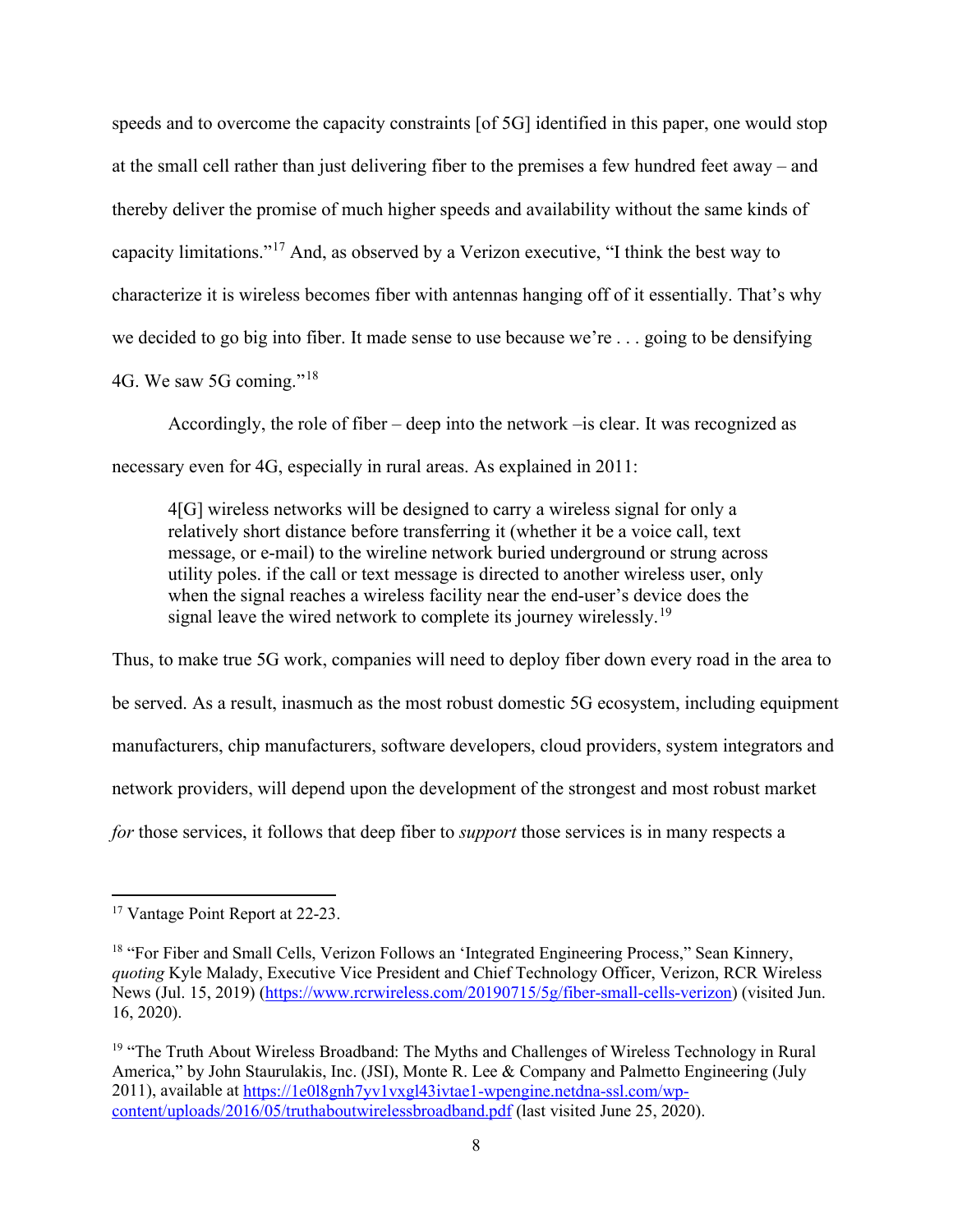prerequisite for a healthy 5G market. Finally, and in the interest of ensuring a broadly "robust domestic 5G commercial ecosystem," policies aimed at promoting 5G must not be confined only to densely populated urban regions. It can be expected, given the economies of scale in densely populated urban areas, that large network providers will focus on those areas. But, universal service mandates of the Communications Act eschew any policies that do not contemplate the deployment of advanced communications technologies in rural areas. The Communications Act establishes a mandate of "reasonably comparable" service. Accordingly, then, National policy must contemplate holistically contemplate a vision that includes, pursuant to the mandate of the Communications Act, all regions of the nation. This will, in turn, serve the aims of the robust domestic 5G market the NTIA seeks.

### **B. COORDINATION OF SECURITY GUIDELINES AND THE ABILITY TO SHARE SECURITY CONCERNS SHOULD BE CORE 5G SECURITY PRINCIPLES.**

As noted above, widespread 5G deployment will require a significant amount of technical resources, in both rural and urban areas, including towers or other devices capable of holding 5G antennas, fiber backhaul to support the 5G devices, and a power source to which the fiber and 5G devices are able to connect. All of these elements require careful planning by providers, initially to ensure 5G can be delivered using the devices and subsequently to guard against cyber vulnerabilities. Accordingly, in response to NTIA's request for recommendations on the factors the U.S. Government should consider when developing core security principles for 5G infrastructure, NTCA encourages NTIA and other federal agencies to engage in ongoing coordination of cyber security principles and guidelines. Such coordination is essential to establishing a forward looking and consistent approach that provides clear guidance to providers whose networks form the technical foundation of 5G. Telecommunications providers, whose fiber will lay the foundation for 5G devices, often must budget and plan for deployment a year in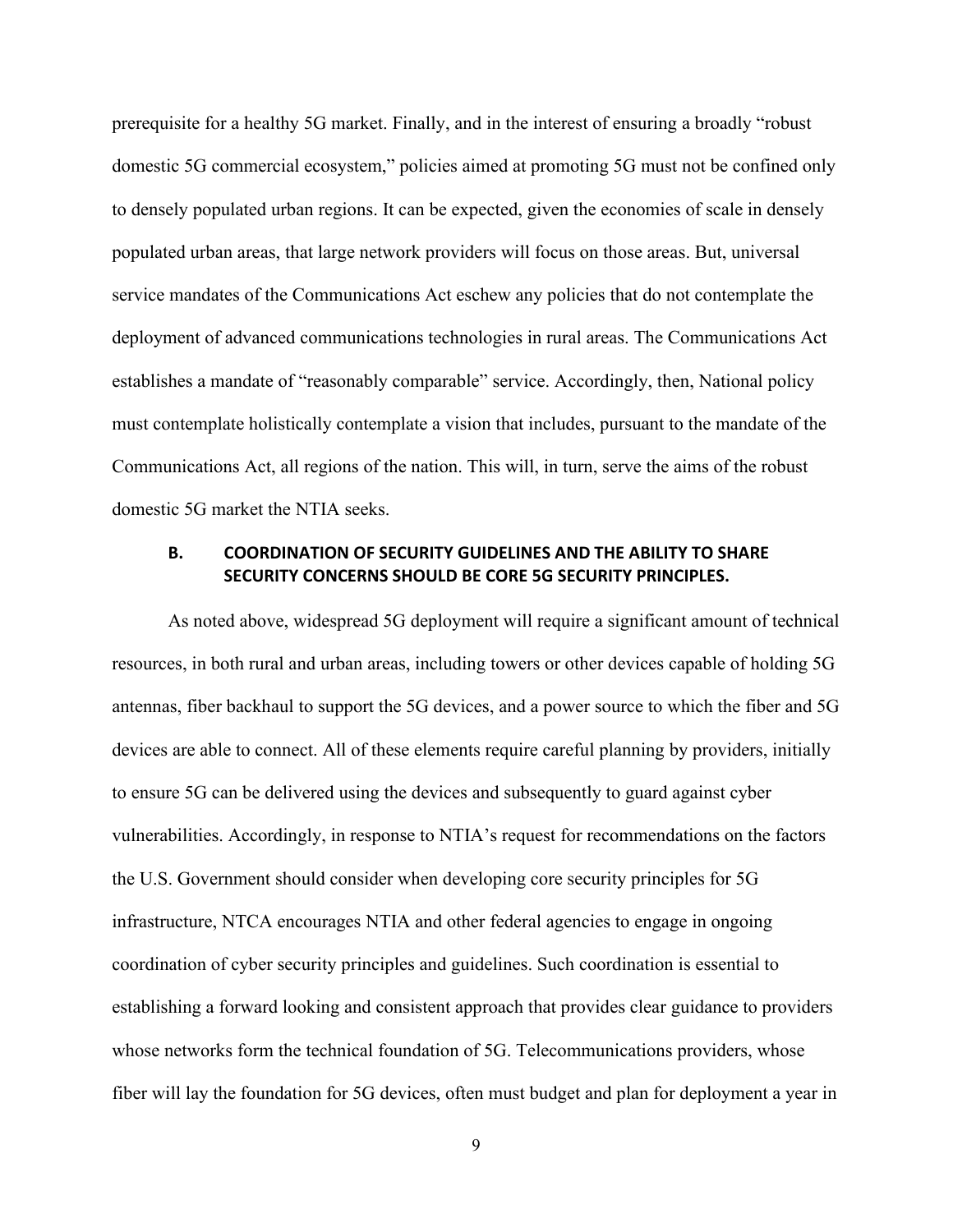advance, especially in rural areas where the weather and terrain restrict laying fiber to a few months out of the year. Smaller providers also operate with tight budgets that do not allow for replacing equipment outside of the normal life cycle if equipment should be deemed a threat to national security, and thus be required to be removed, after being released commercially. Consequently, a coordinated approach among the federal agencies tasked with protecting national security in order to prospectively identify equipment that poses a threat is essential to advancing 5G deployment. A coordinated approach will simultaneously streamline federal agencies' burden in developing policies that account for the complicated and extremely important nature of protecting the individuals, products and facilities that use 5G.

NTIA also seeks recommendations on "stakeholder-driven approaches that the U.S. Government should consider to promote adoption of policies, requirements, guidelines, and procurement strategies necessary to establish secure, effective, and reliable 5G infrastructure." To this end, NTCA recommends NTIA develop methods of allowing the public (providers, vendors, manufacturers) to share perceived threats or concerns relating to the security of equipment and networks with government entities, and vice versa, without fear of civil liability. Providers are often in the best, and earliest, place to identify concerns about equipment or devices they have tested or unusual activity on their networks. Sharing this information in the earliest stages of "discovery" would at a minimum allow the provider to obtain assurance that the anomaly was merely a programming error that has been fixed or to alert other providers and/or federal officials of a potential cyber threat in its earliest stages. However, under current law, providers must be very cautious about sharing information with other providers or the government given the various causes of action that could be brought against the provider for disclosing seemingly private information. NTCA encourages NTIA to work with other federal

10